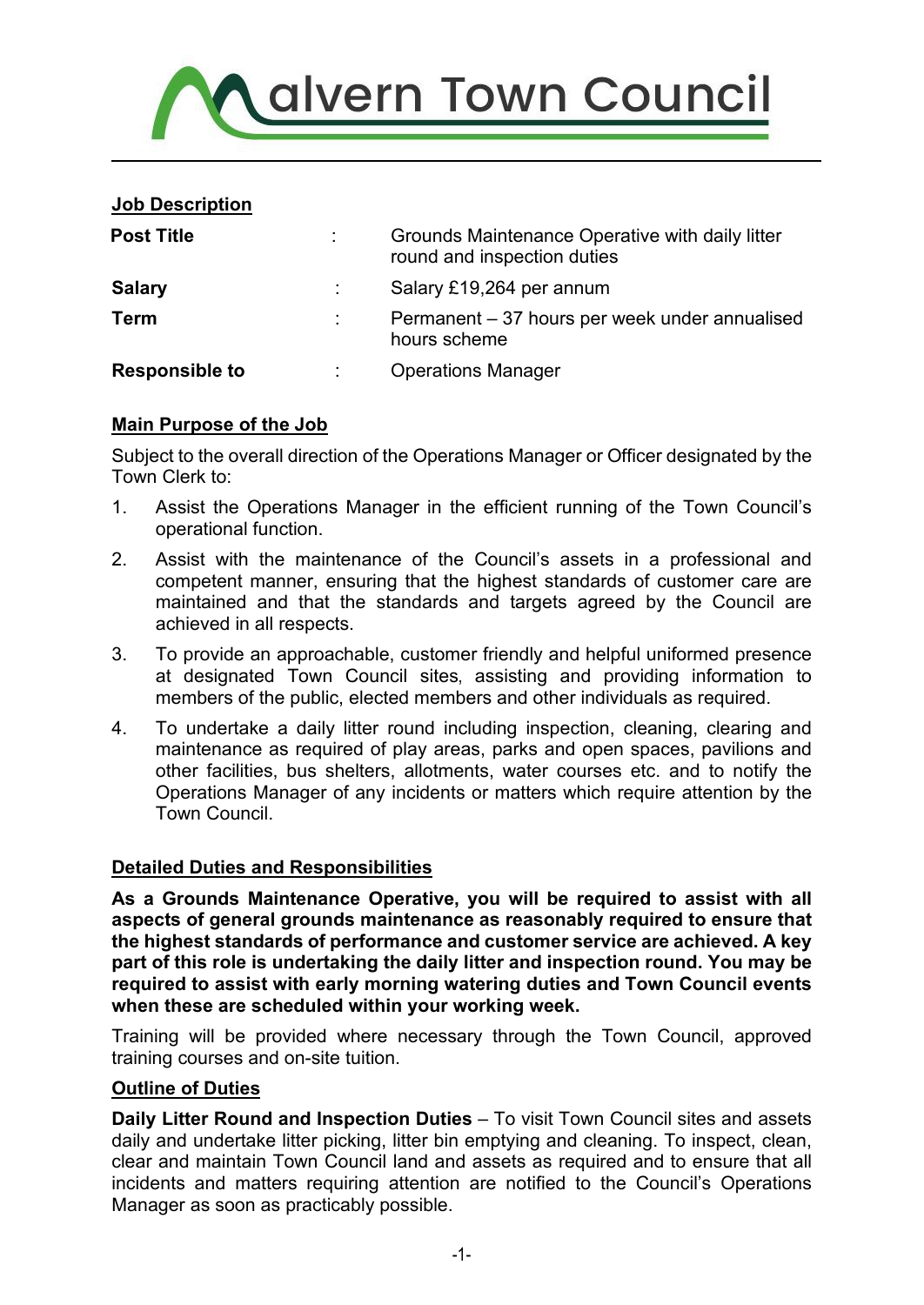**Sports Pitches** – pitch marking (a variety of sports pitches), grass cutting, end of season repairs, erection and removal of goal posts, the painting of goal posts, spiking, scarifying, application of approved herbicides/pesticides/fertilisers etc.

**The maintenance and creation of grassed areas** – grass cutting (pedestrian, ride on and tractor mounted mowers), strimming, spiking, scarifying, edging, application of approved herbicide/insecticide/fertiliser etc., removal of litter and other debris, turfing, seeding etc.

**The maintenance and creation of shrub beds and hedges** –planting, pruning, cultivation of soil, weeding, application of approved herbicide/insecticide/fertiliser etc., removal of litter and other debris.

**The maintenance and creation of herbaceous borders** – planting, training, cultivation of soil, weeding, application of approved herbicide/insecticide/fertiliser, removal of litter and other debris etc.

**The maintenance and creation of formal flowerbeds** – planting, watering, cultivation of soil, weeding, application of approved herbicide/insecticide/fertiliser, removal of litter and debris etc.

**The erection and maintenance of hanging baskets and flower troughs** – to include the planting, maintenance and watering of floral displays, hanging baskets and troughs as directed by the Operations Manager or Operations Supervisor.

**Hard Surface Maintenance** – sweeping of hard surfaces removing all debris, the treatment of weeds with approved herbicides, the removal of snow and salting of icy paths and roads etc.

**Cemetery Maintenance** – to provide a high level and standard of service in the Council's cemetery. This work is to include the provision of an approachable presence at funerals, to prepare graves for burial (utilising the mechanical grave digger and by hand), back filling and top up of graves after the funeral service.

**Watercourses and Culverts** – the cleaning out and excavation of specified watercourses and culverts.

**Footpath Maintenance** – the maintenance of designated public footpaths as required, including the removal of debris, cutting back of vegetation etc.

**Litter Collection** – to inspect, empty and clean any litterbin as required as well as to clear Town Council maintained properties and other public areas of litter.

**Furniture and Signage** – to inspect, clean, repair, install or remove park/cemetery furniture/signage as required.

**Assisting with Town Council Events** – to assist with any Town Council event as directed by the Operations Manager or Town Clerk including working with other partnership organisations such as schools etc.

**Building Maintenance and Cleaning** – the maintenance and cleaning of Town Council buildings, public toilets and changing rooms.

**Play Areas** – the inspection of play areas for safety and cleanliness.

**Maintenance and Inspection of Machinery** – to ensure that all Town Council machines are maintained to a high standard and to raise problems promptly with the Operations Manager.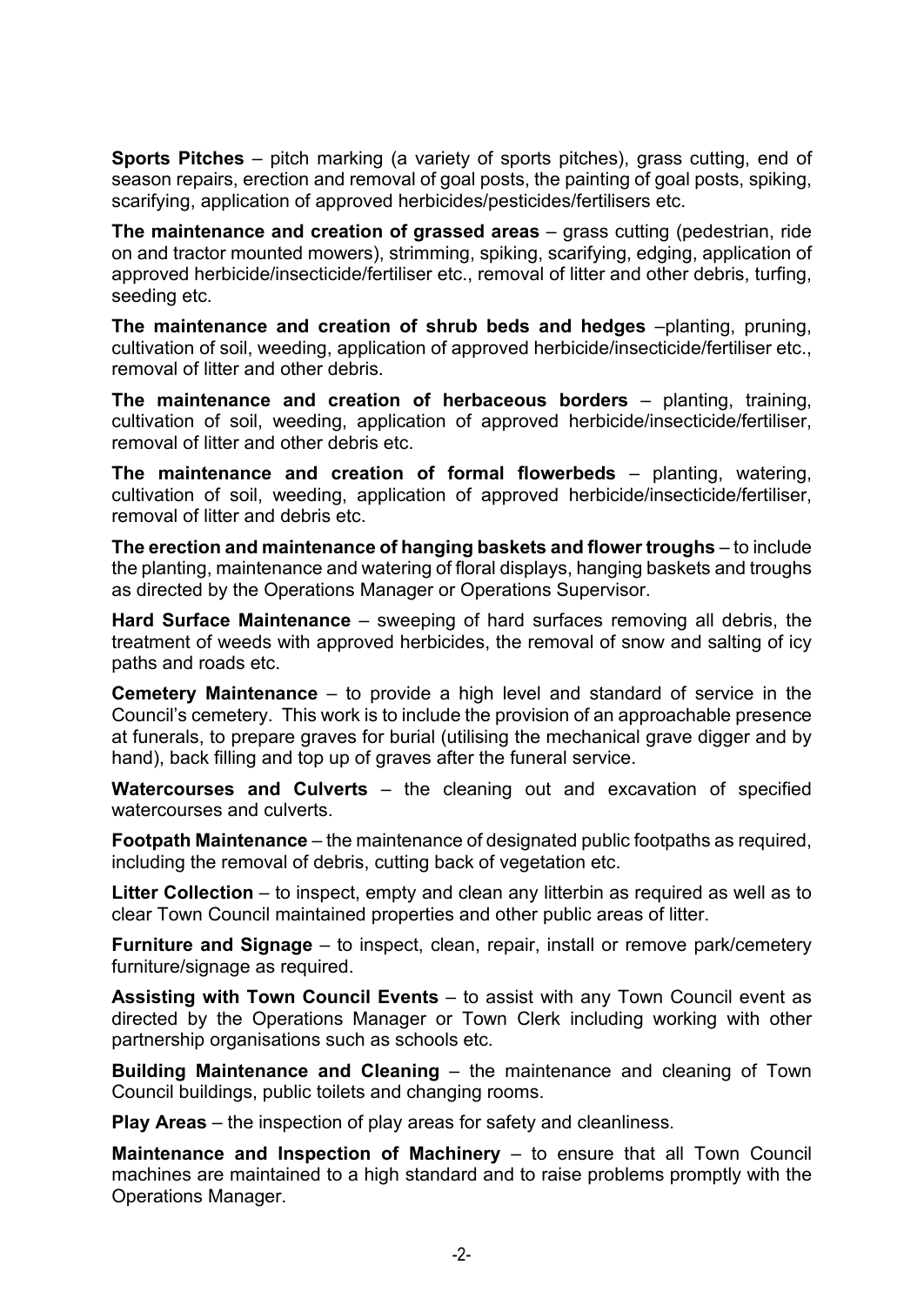**Security** – locking and unlocking of Town Council buildings and facilities as required with the responsibility of safeguarding keys, securing property and ensuring alarms are set where appropriate.

**Inspections of Council Assets** – to check on vandalism, graffiti, usage and condition of Town Council assets, giving due regard to Health and Safety and to promptly report any incidents/problems to the Operations Manager.

**Keeping of Records** – to keep written records including inspection reports, timesheets etc. as required by the Operations Manager.

**Complaints** – to immediately report any complaint made orally or in writing to the Operations Manager or Operations Supervisor and to respond, as directed, to all, including any complaint or enquiry made by a member of the public or elected member.

**Health and Safety** – to comply with the Town Council's Health and Safety Policy and all other current and future Health and Safety legislation, including duty of care.

### **Special Conditions**

- 1. Working hours for this position will be Monday to Friday, 37 hours per week between 7:30am and 4:30pm and averaged throughout the year under an annualised hours scheme.
- 2. Due to the nature of the duties of the post, maximum flexibility is required. Where possible, these duties will be agreed in advance. If the total number of hours worked exceeds those set out in your contract, overtime will be paid with the prior agreement of the Operations Manager.
- 3. A Council vehicle and equipment will be made available to enable all duties listed can be carried out. All vehicles and equipment must be maintained to a high standard, as specified by the Operations Manager who will carry out regular vehicle and equipment checks.
- 4. Protective clothing and uniforms will be provided and must be worn when on duty. The provision of these items will be in accordance with the agreed Council Policy for protective clothing.
- 5. Malvern Town Council's operational base is at Great Malvern Cemetery and this is where you will be required to report to work each day. Under the supervision of the Operations Manager and Operations Supervisor you will then be assigned duties as required.
- 6. There will be the option of on-call duties for which an allowance is paid. Those operatives on call will be provided with the out-of-hours mobile telephone and will need to be within 10 miles of Malvern in the event of a call out occurring.

### **Person Specification**

The successful applicant should be able to demonstrate the following qualifications, skills, and experience necessary to meet the requirements of the role.

### **Essential**

- Full UK driver's licence.
- Ability to work as part of a small team and to perform designated tasks safely, accurately and efficiently.
- Experience of using a wide range of grounds maintenance tools, equipment and vehicles.